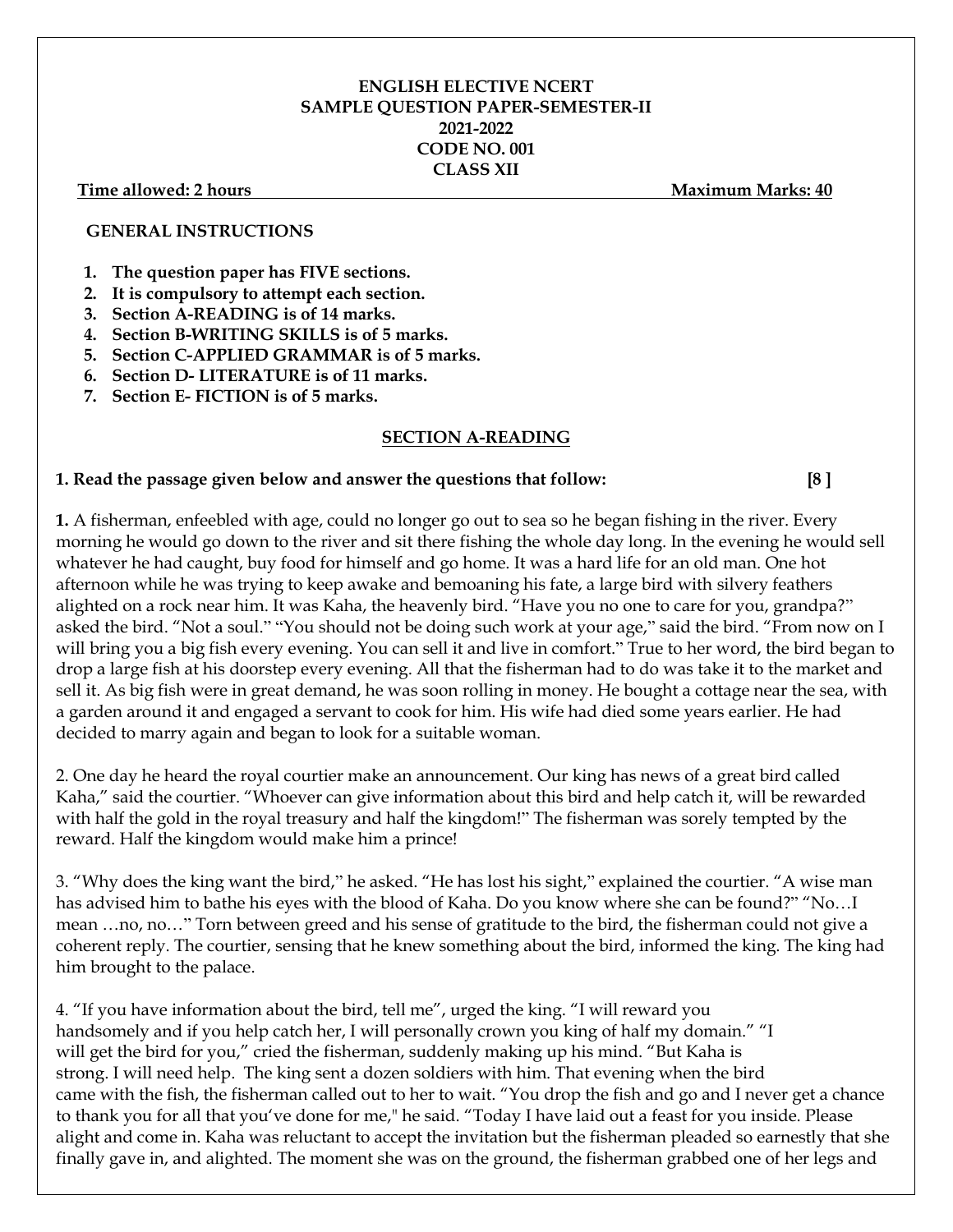shouted to the soldiers hiding in his house to come out. They rushed to his aid but their combined effort could not keep Kaha down.

5. She rose into the air with the fisherman still clinging onto her leg. By the time he realised he was being carried away, the fisherman was too high in the air to let go. He hung on grimly, and neither he nor Kaha were ever seen again.

# **I. Based on your understanding of the above passage, answer three of the four questions. [3 x 2 =6]**

- a. Why did the fisherman start fishing in the river?
- b. How did the fisherman spend the day before he met Kaha?
- c. How did the fisherman betray Kaha?
- d. Why was the fisherman doubtful about revealing information about Kaha to the courtier?

## **II Pick out the words/phrases from the passage which are opposite in meaning to the following: (2x1=2)** a. Take off (Para 1)

b. Readily (Para 4)

# **Q2. Read the given case-based passage carefully and answer the questions that follow. (6)**

# **Case study of museums**

1.We don't go to museums. We prefer malls, cinema halls, and restaurants. Visiting a museum is best left to schools which make it mandatory. After all, it is an academic exercise. And what entertainment can these places possibly offer? India doesn't boast the greatest of museums, but one can't doubt the collection of artifacts in these repositories of heritage, even for a second. Our eventful history has handed down us numerous masterpieces, but unfortunately, we don't find them compelling enough. Cultural historian and museologist Jyotindra Jain says that the habit of going to museums has just not been inculcated in us. One of the best museums in the country, National Museum in Delhi charges a mere Rs. 20. According to Joyoti Roy, outreach consultant, National Museum, it receives between 6,00,000 to 7,00,000 visitors each year and anything between 2,500 and 3,000 per day. The mix includes Indians, foreigners, and school students. For an Indian museum, it is an astounding figure, but still nowhere close to the footfalls museums, we consider the finest, get.

2. It has not been many days since the National Gallery of Modern Art, Bangalore, hosted A. Ramachandran's expansive retrospective covering five decades of his artistic journey. As we sat outside the first-floor gallery after Ramachandran walked me through his sketches, sculptures, and paintings, the senior artist, a bit disappointed said, "Had an exhibition of this scale taken place abroad, people would have come in thousands." There were about three-five visitors inside the gallery at that time. Jain, who has also helmed institutions like the Crafts Museum and Indira Gandhi National Centre for the Arts in Delhi, puts the onus on museums. "We developed the museums but didn't evolve the infrastructure around it. And it is the museum's responsibility to do it. When you know, people are not going to come to you, you must go to them. Crafts Museum shares its wall with India Trade Promotion Organisation. It receives lakhs of people during the trade fair. I fought tooth and nail to get that door opened during my tenure (1984-89) so that the visitors spill over to the Crafts Museum as well. Museums need to rethink their strategies and outreach should be a major point of concern for them."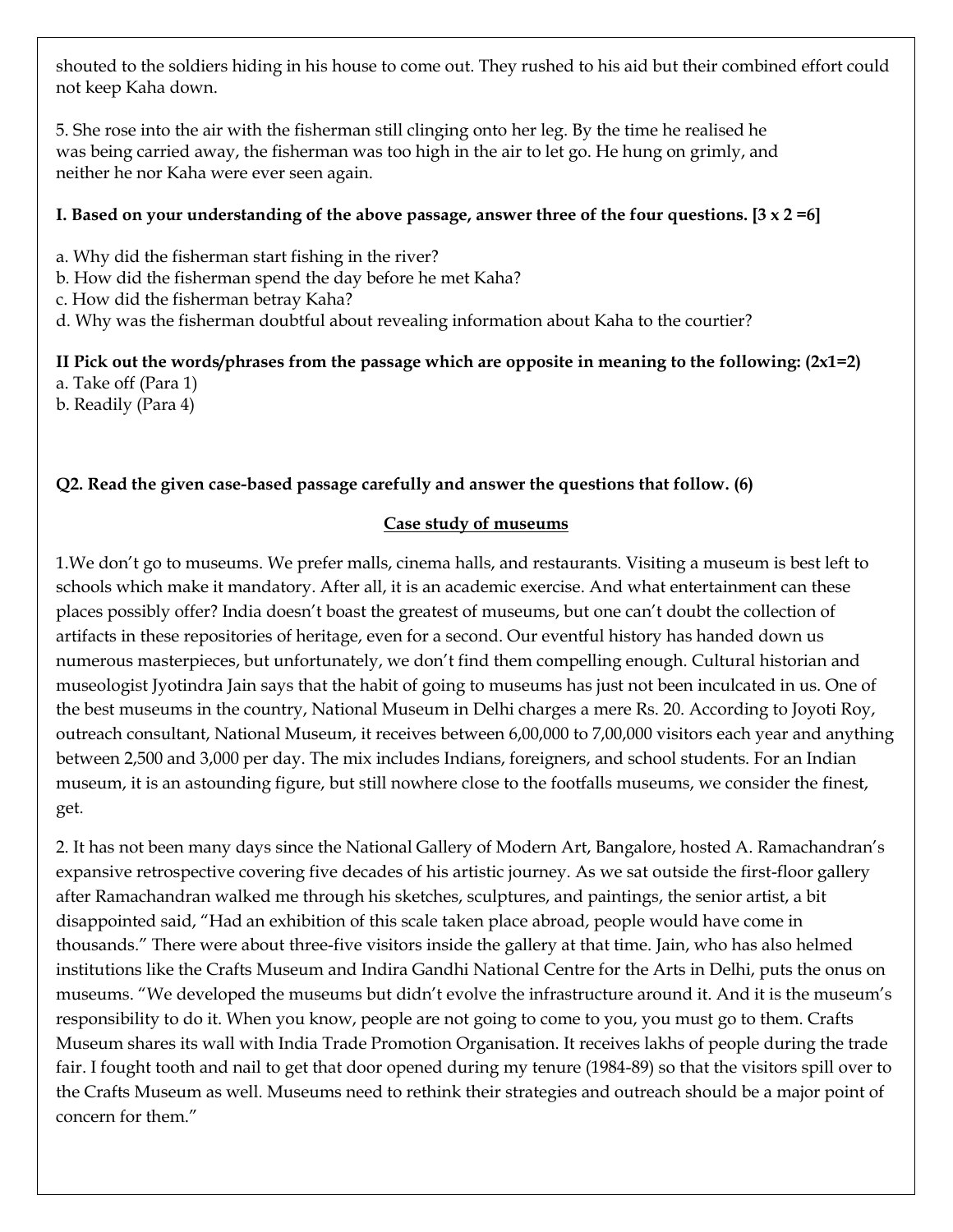3. In **2010**, UNESCO brought out a report on the terrible conditions at India's top eight museums, citing substandard maintenance, lighting, and signage, among other issues. The Ministry of Culture put together a **14** point museum reforms agenda and things have moved forward since then. Dr. Bhau Daji Lad Museum, the oldest museum in Mumbai has received **3,00,000** visitors over the past year. On an average, the museum witnesses **500** visitors every day, with an average of **2,000** visitors **over weekends**. Not big numbers again, but impressive enough in the Indian context. And this is when the museum re-emerged after a revamp in **2008** with an extensive exhibition programme. Collaborations, screenings of movies of different genres, and workshops for adults and children contributed to the increase in the number of footfalls. The public-private partnership model of the museum is unique and can be replicated in other cases as well.

4. Robust publicity of exhibitions and creating links between different art spaces can also fetch the audience. Different art institutions located in proximity can host a series of events to be held in each one of them simultaneously. Museums also need to transform their cafes, upgrade their museum shops, and most importantly, invest in their human resource. So, what do we do until then? Let's go and explore these storehouses of history, culture, and knowledge because unless and until we claim them, they will remain indifferent to our needs.

# **After studying the case study of museums, answer any** *three* **of the following questions. (2x3=6)**

Q a. What according to the author is the reason for fewer footfalls to the museums in India?

Q b. What measures are suggested in the passage to multiply the visitors to the museums?

Q c. What was the proposition given by A. Ramachandran during his tenure at Crafts Museum?

Q d. Between National Museum of Delhi and Dr. Bhau Daji Lad Museum, which museum has more footfall on daily basis? Justify using statistics provided in the study.

# **SECTION B- CREATIVE WRITING SKILLS**

# **3.Answer any one of the two questions given in about 120 – 150 words : (5 marks)**

(a) "Teenagers are never too young to teach others a thing or two -be it about technology or environment". This is the topic on which Shirin/Sharad ,the Head Girl/ Head Boy of your school has to deliver a speech on, during the morning assembly. Write the speech within the given word-limit.

# **OR** Service Service Service Service Service Service Service Service Service Service Service Service Service Service Service Service Service Service Service Service Service Service Service Service Service Service Service S

(b) Recently your school held a Seminar on Conservation of Water as a part of World Water Day celebrations. As the Head Boy/ Head Girl of your school, who participated in the event, write a report for your school magazine in 120- 150 words. You are Ravi/ Ravina.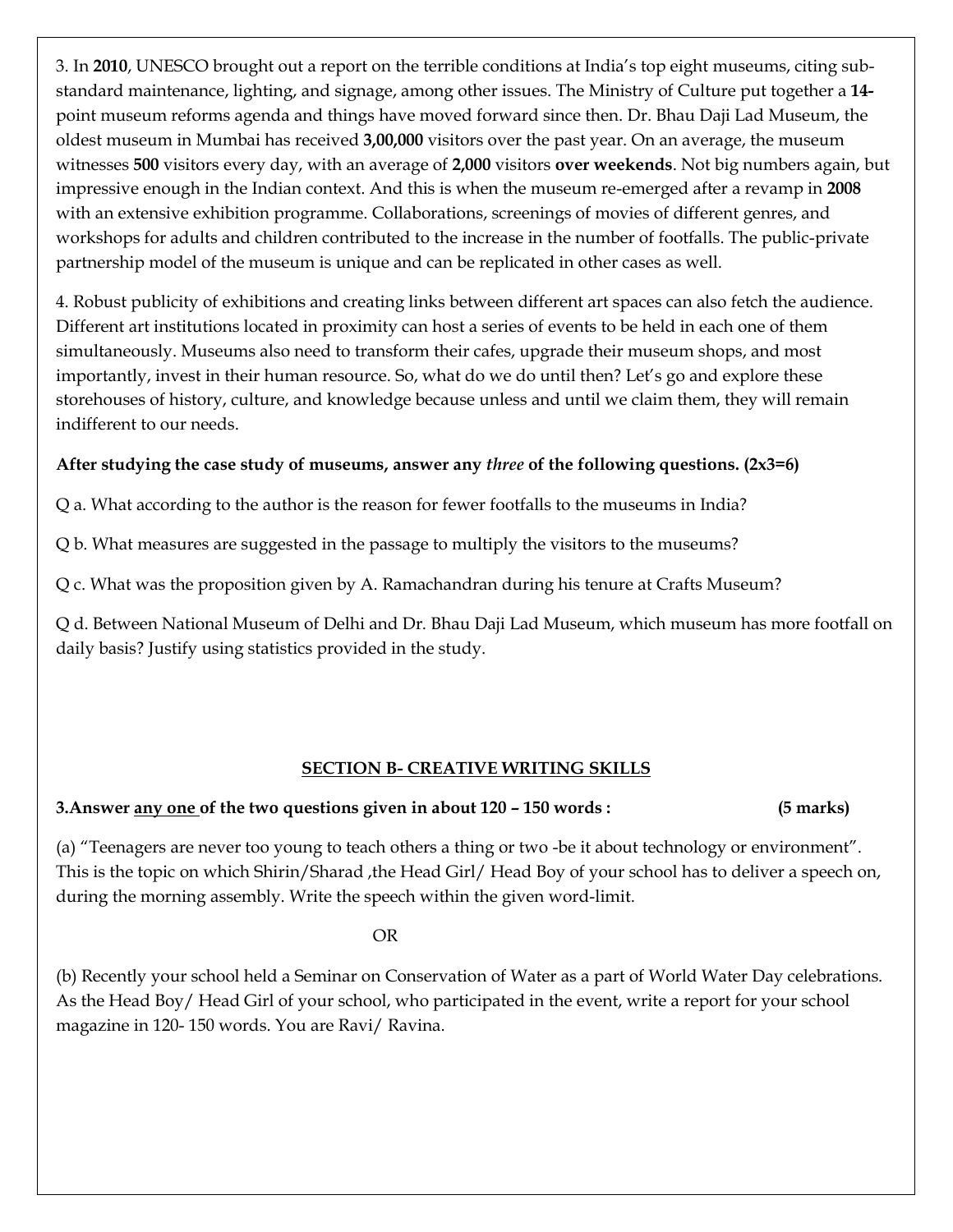# **SECTION C – APPLIED GRAMMAR**

| 4. Complete the second sentence so that it has a similar meaning to the first sentence, following the<br>direction given with each question Answer any five out of the given six questions: | $(5 \text{ marks})$ |
|---------------------------------------------------------------------------------------------------------------------------------------------------------------------------------------------|---------------------|
| (i) Lata said she would only go to the party if her mother bought her a new dress.<br>(Use' UNLESS')                                                                                        |                     |
|                                                                                                                                                                                             |                     |
| (ii) I'm sorry I didn't meet you at the airport - my car wasn't working.<br>(Use' MET')                                                                                                     |                     |
|                                                                                                                                                                                             |                     |
| (iii) My uncle would call my dog 'the wolf' when he used to visit.<br>(Use ' REFER')                                                                                                        |                     |
| visit.                                                                                                                                                                                      |                     |
| (iv) Fifty years ago, cars were slower than they are nowadays.<br>(Use'AS')                                                                                                                 |                     |
|                                                                                                                                                                                             |                     |
| (v) Some shops try really hard to help you.<br>(Use' EFFORT')                                                                                                                               |                     |
|                                                                                                                                                                                             |                     |
| (vi) Have you got a belt that is cheaper than this one?<br>(Use 'LESS')                                                                                                                     |                     |
|                                                                                                                                                                                             |                     |
| <b>SECTION D - LITERATURE</b>                                                                                                                                                               |                     |
| 5. Answer any one out of the two questions in (30-40) words                                                                                                                                 | $[1 \times 2 = 2]$  |
| (a) Why did Dr. Margolin not want his wife to accompany him to the wedding?                                                                                                                 |                     |
| <b>OR</b>                                                                                                                                                                                   |                     |
| (b) What were the personality traits that endeared Dr. Margolin to others in his community?                                                                                                 |                     |
| Q6. Answer any two out of three questions in (40-50) words.                                                                                                                                 | $[2 \times 3 = 6]$  |
| (a) What do you understand by 'Psalteries of summer?                                                                                                                                        |                     |
| (b) What is the central theme of the poem- 'Time and again'?                                                                                                                                |                     |